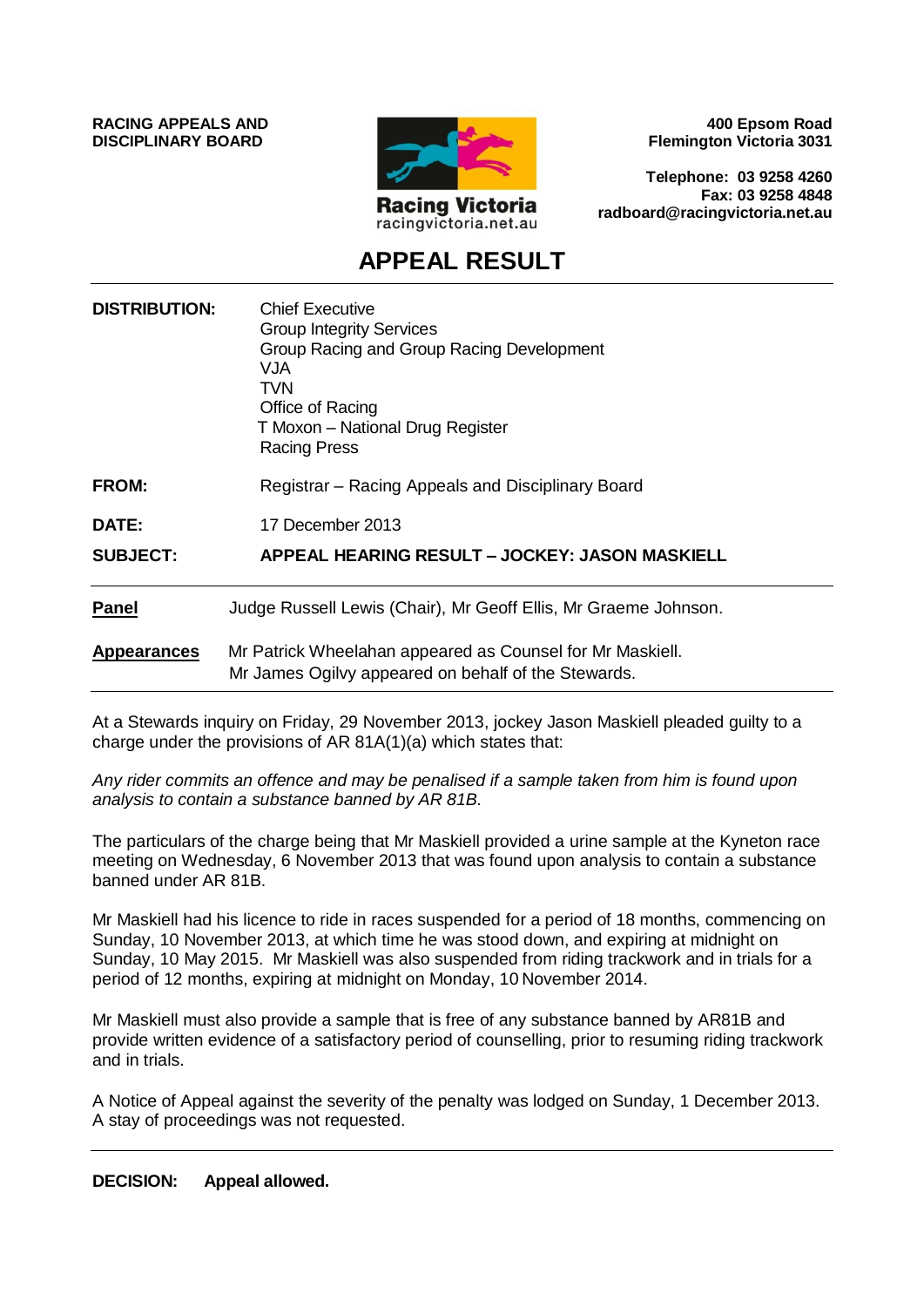The penalty varied as follows:

The penalty of 18 months suspension from riding in races stands, but Mr Maskiell will not have to serve all of it immediately. The Board orders that the final 6 months of that period is suspended on the condition that:

- 1. Mr Maskiell does not commit a drug or alcohol related offence under the Rules of Racing during that period of 18 months;
- 2. That Mr Maskiell complies with all reasonable requests by Racing Victoria Limited, or its servants or agents, in particular Ms Lisa Stevens:
	- a. To undergo treatment and counselling during that 18 month period and;
	- b. To provide urine samples which are drug free during that 18 month period.

Should Mr Maskiell fail to comply with any of the above conditions, the period of 6 months which is held in suspense will be restored unless Mr Maskiell is able to satisfy the RAD Board that exceptional circumstances exist which would persuade the RAD Board not to make an order restoring the suspended period.

That is, provided that Mr Maskiell complies with the above conditions he will be able to resume race riding from and including 11 November 2014.

In relation to the penalty of 12 months suspension from riding in track work or trials, the RAD Board varies the penalty as follows:

The last 6 months of that period is suspended on the same terms and conditions as referred to above in relation to riding in races.

That is, provided that Mr Maskiell complies with those conditions he will be able to resume riding in track work and trials from and including 11 May 2014.

**Georgie Gavin Registrar - Racing Appeals & Disciplinary Board**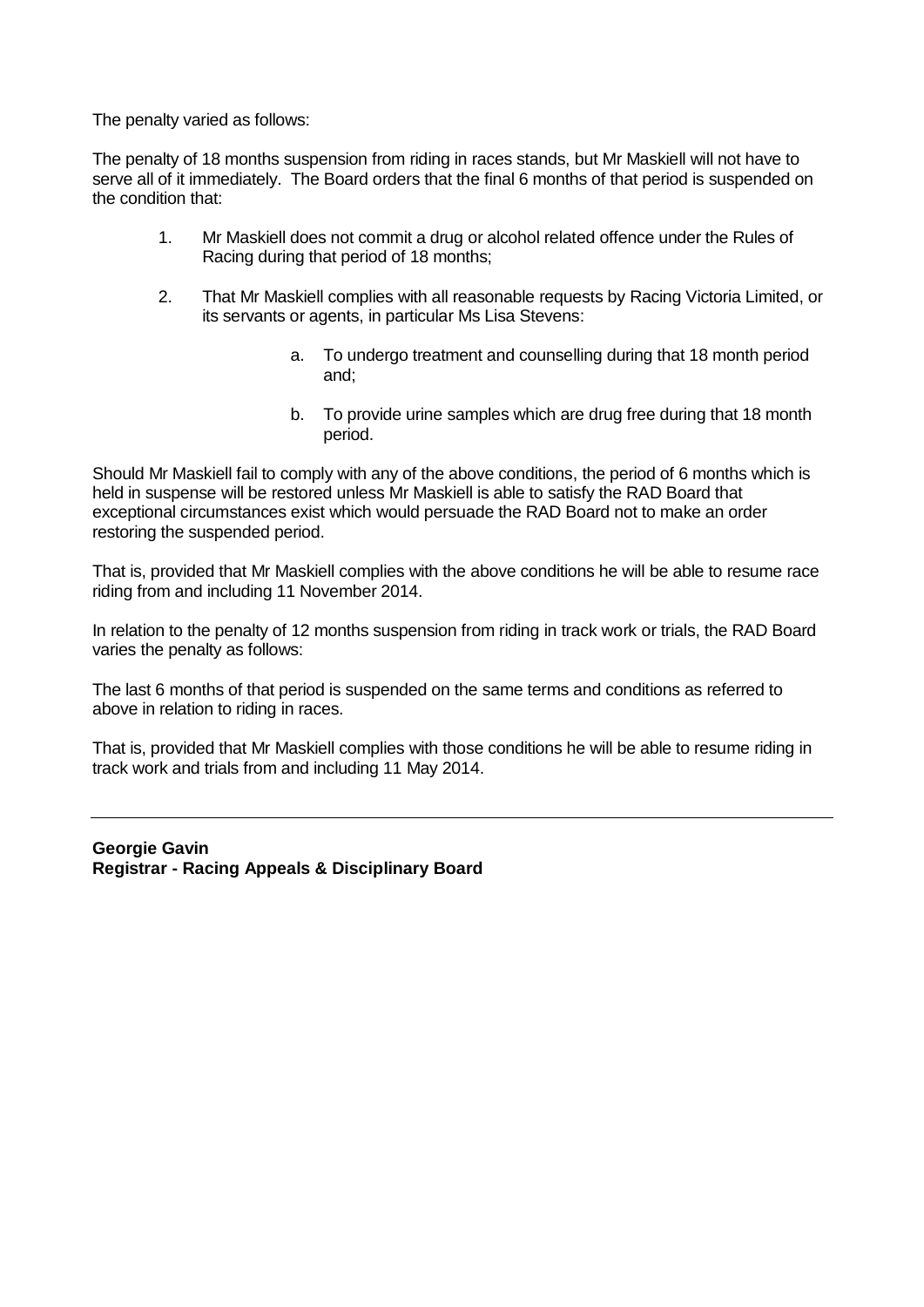# **TRANSCRIPT OF PROCEEDINGS**

# **RACING APPEALS AND DISCIPLINARY BOARD**

\_\_\_\_\_\_\_\_\_\_\_\_\_\_\_\_\_\_\_\_\_\_\_\_\_\_\_\_\_\_\_\_\_\_\_\_\_\_\_\_\_\_\_\_\_\_\_\_\_\_\_\_\_\_\_\_\_\_\_\_\_\_\_

**HIS HONOUR JUDGE R.P.L. LEWIS, Chairman MR G. ELLIS MR G. JOHNSON**

### **EXTRACT OF PROCEEDINGS**

#### **DECISION**

## **JOCKEY: JASON MASKIELL**

#### **MELBOURNE**

#### **TUESDAY, 17 DECEMBER 2013**

MR J. OGILVY, with MR G. HAUSFELD appeared on behalf of the RVL Stewards

MR P. WHEELAHAN appeared on behalf of Mr J. Maskiell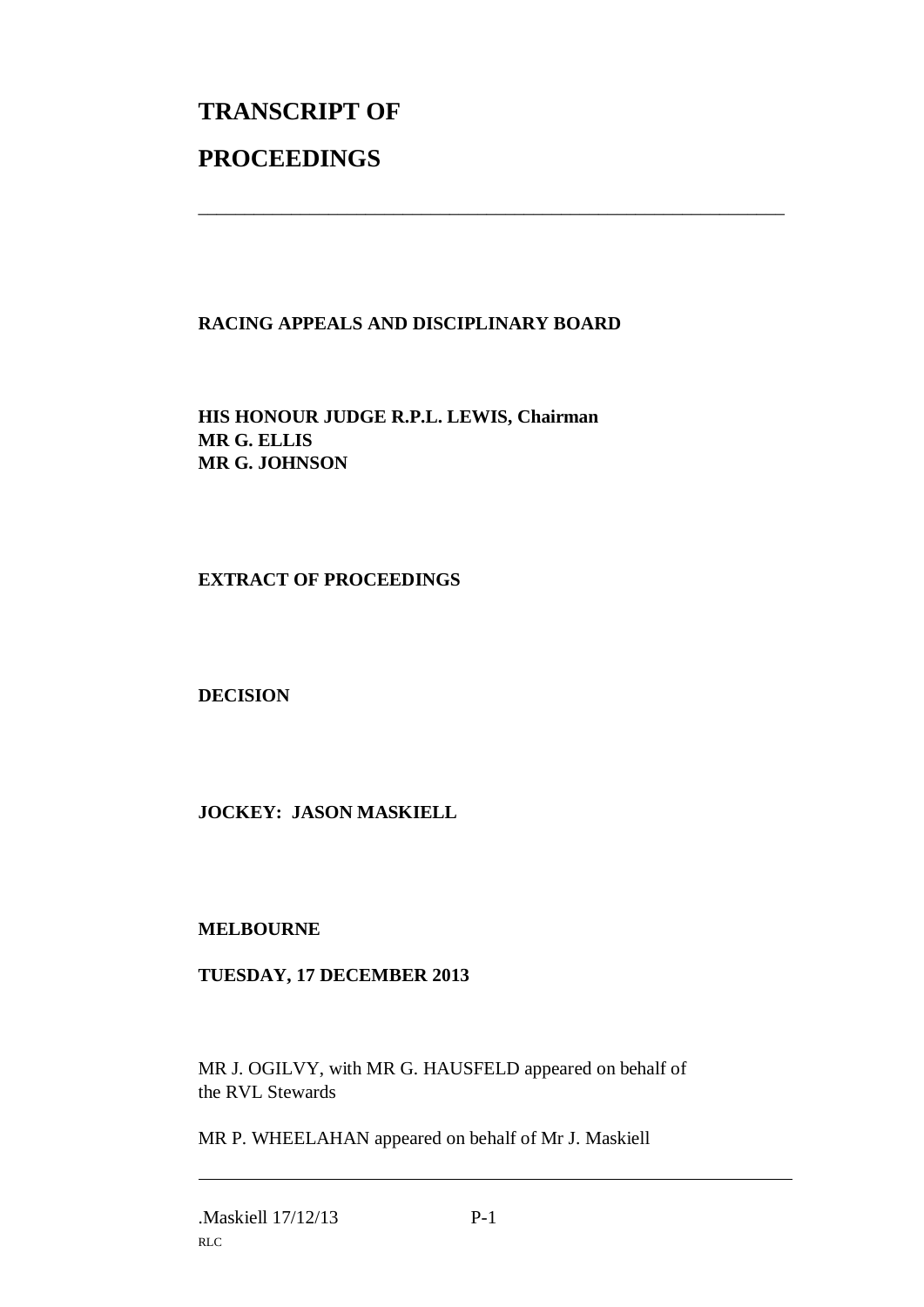CHAIRMAN: The Board is prepared to vary the penalty imposed by the Stewards, but in so doing, the Board will need to have the acquiescence of Jason Maskiell before it makes the final order.

The Board proposes to allow the appeal as follows: the appeal is varied. The penalty of 18 months' suspension from riding in races is to stand, but Jason Maskiell will not have to serve all of it immediately. The Board proposes to order that the final six months of that 18-month period is suspended on condition that:

*(1) Jason Maskiell does not commit a drug or alcohol-related offence under the Rules of Racing during that period of 18 months;* 

*(2) that Jason Maskiell complies with all reasonable requests by Racing Victoria Ltd, by its servants or agents, in particular, Ms Lisa Stevens;* 

*(a) to undergo treatment and counselling during that 18-month period;* 

*(b) to provide urine samples which are drug-free during that 18-month period.*

Should Jason Maskiell fail to comply with any of the above conditions, the period of six months held in suspense will be restored unless Jason Maskiell is able to satisfy the Board - that is, the Racing Appeals and Disciplinary Board that exceptional circumstances exist which would persuade the RAD Board not to make an order of restoration. In short, provided Jason Maskiell complies with the above conditions, he will be able to resume race riding from and including 11 November 2014.